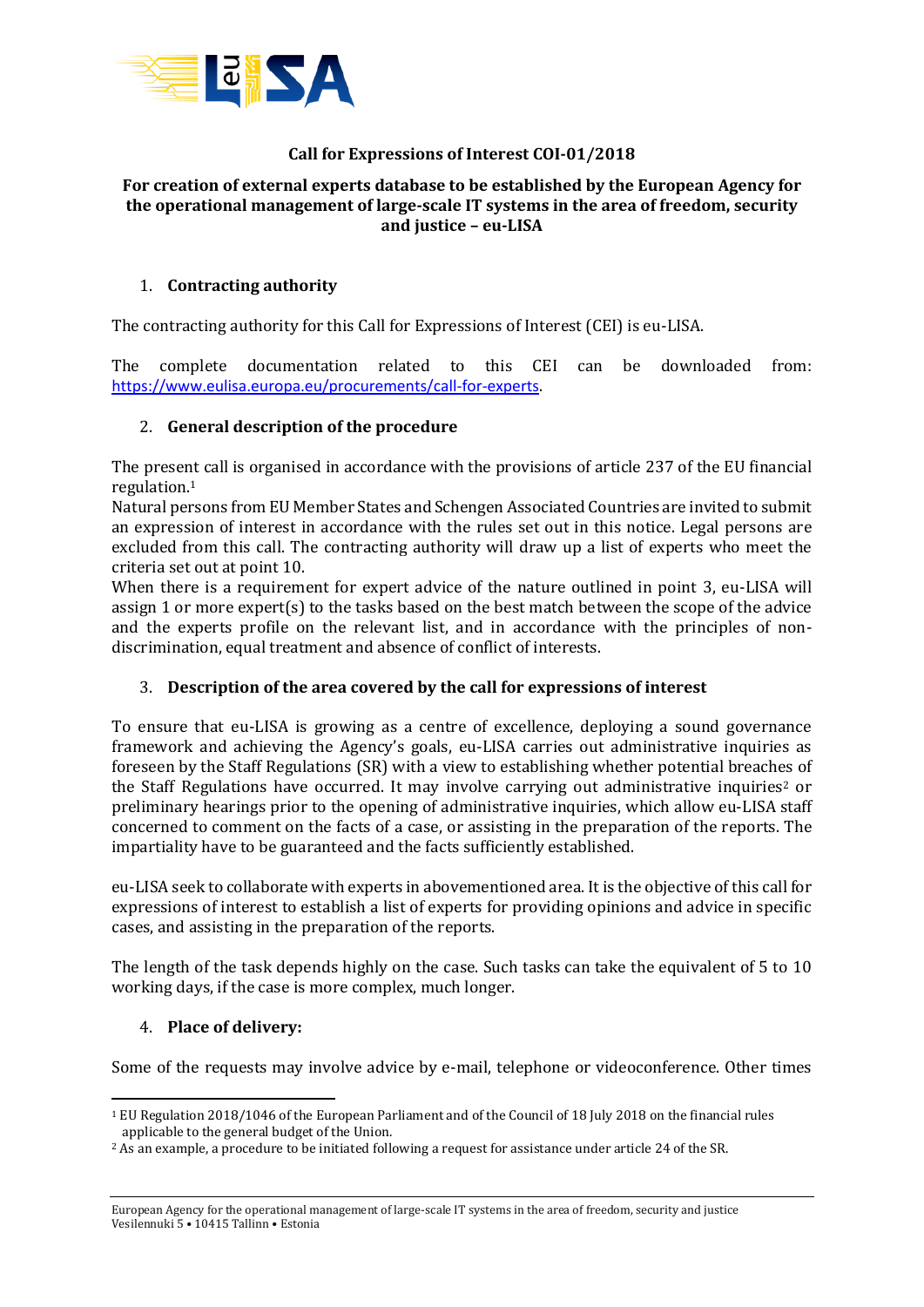

participation in meetings is involved, either at eu-LISA's premises in Tallinn, Estonia, Strasbourg, France or elsewhere in the EU, notably in Brussels, Belgium.

### 5. **Use of the list resulting from this notice**

The list resulting from this notice will be used exclusively for execution of the tasks within the area described at point 3, with a maximum threshold of 135 000 EUR of total payments (including both remunerations and reimbursements) per expert.

#### 6. **Application procedure**

The objective of this call for expressions of interest is to set up a list of external experts. Expressions of interest should be submitted in English by electronic means at the following address: [eulisa-CEI-EXPERTS@eulisa.europa.eu.](mailto:eulisa-CEI-EXPERTS@eulisa.europa.eu)

Inclusion on the list entails no obligation on the part of the contracting authority concerning the conclusion of contracts.

#### 7. **Information and documents to be provided**

Interested parties should provide their CV in Europass format, full contact details and list of the specific experiences related to description of the area indicated at point 3.

In addition, forms LEF and BAF which can be downloaded here:

[http://ec.europa.eu/budget/contracts\\_grants/info\\_contracts/legal\\_entities/legal-entities\\_en.cfm](http://ec.europa.eu/budget/contracts_grants/info_contracts/legal_entities/legal-entities_en.cfm)

Printed and signed documents should be sent to eu-LISA' e-mail address: [eulisa-CEI-](mailto:eulisa-CEI-EXPERTS@eulisa.europa.eu)[EXPERTS@eulisa.europa.eu.](mailto:eulisa-CEI-EXPERTS@eulisa.europa.eu) Documents in response to this CEI may be submitted as early as possible, as assignments can arise at any point in time.

eu-LISA reserves the right to request evidence or proof of statements included in the CV.

### 8. **Expiry date of the list resulting from this call for expressions of interest**

The list resulting from this notice is valid for a maximum duration of 5 years from the date of publication. Interested parties may submit an application at any time prior to the last 3 months of validity of the list.

#### 9. **Exclusion criteria**

Experts shall be excluded from participation if:

- a) they are bankrupt or being wound up, are having their affairs administered by the courts, have entered into an arrangement with creditors, have suspended business activities, are the subject of proceedings concerning those matters, or are in any analogous situation arising from a similar procedure provided for in national legislation or regulations;
- b) they or persons having powers of representation, decision-making or control over them have been convicted of an offence concerning their professional conduct by a judgment of a competent authority of a Member State which has the force of 'res judicata';
- c) they have been guilty of grave professional misconduct proven by any means which the contracting authority can justify including by decisions of an European Union institution or body;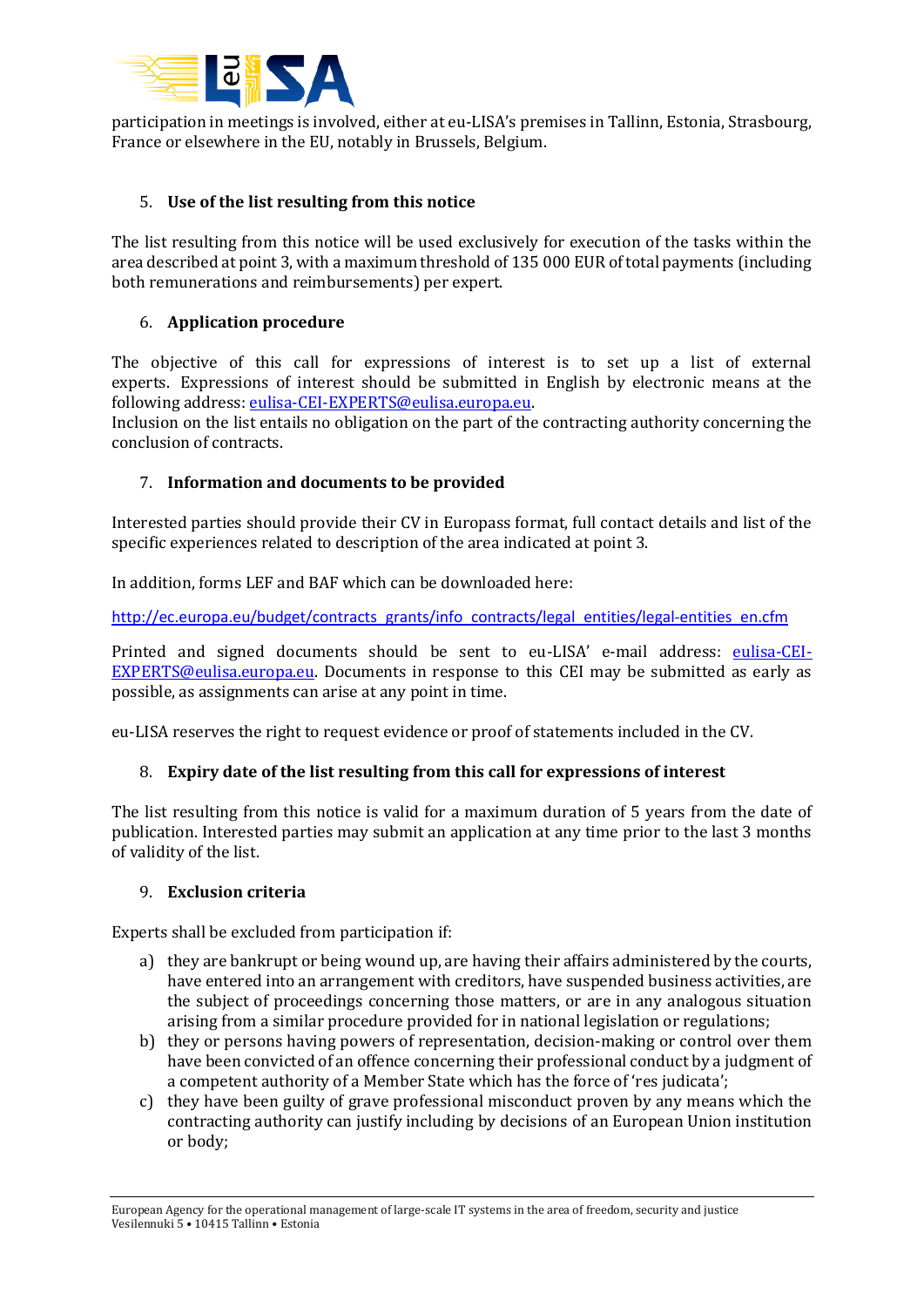

- d) they are not in compliance with their obligations relating to the payment of social security contributions or the payment of taxes in accordance with the legal provisions of the country in which they are established or with those of the country of the contracting authority or those of the country where the contract is to be performed;
- e) they or persons having powers of representation, decision-making or control over them have been the subject of a judgment which has the force of 'res judicata' for fraud, corruption, involvement in a criminal organisation, money laundering or any other illegal activity, where such an illegal activity is detrimental to the Union's financial interests;
- f) they are subject to an administrative penalty for being guilty of misrepresentation in supplying the information required by the contracting authority as a condition of participation in a procurement procedure or failing to supply information, or being declared to be in serious breach of their obligation under a contract covered by the EU budget;
- g) they have a conflict of interest in connection with the contract; a conflict of interest could arise in particular as a result of economic interests, political or national affinities, family or emotional ties or any other relevant connection or shared interest.

Before signing a contract experts shall provide a declaration on their honour stating that they are not in one of the situations of exclusion listed above. In case of doubt, they may be requested to provide supporting evidence of non-exclusion.

# 10. **Selection criteria relating to technical and professional capacity**

General qualifications and skills:

- a) university degree of at least bachelor's level;
- b) documented competence in terms of education and experience relevant to the call;
- c) proven proficiency (C1 level) in English.

Particular qualifications and skills:

d) previous working experience in the areas of interest of the Agency (HR processes including requests for assistance under art. 24 SR, public procurement procedures and in particular evaluation of offers, access to documents, issues related to the data protection law).

Assets:

- e) experience gained by working on administrative inquires and disciplinary procedures in Human Resources or legal department of any of the European Institution or agency;
- f) previous working experience of 15 years with Staff Regulations and CEOS3.

### 11. **Conditions of remuneration and reimbursement of experts**

Remuneration is set at EUR 450 per day (EUR 225 for half a day). The conditions of remuneration are indicated in the draft contract.

The default remuneration for participating in an expert meeting is payment of travel and subsistence cost based on the standard rules for reimbursement of meeting participants

**<sup>.</sup>** <sup>3</sup> Regulation (EU, Euratom) No 1023/2013 of the European Parliament and of the Council of 22 October 2013 amending the Staff Regulations of Officials of the European Union and the Conditions of Employment of Other Servants of the European Union.

European Agency for the operational management of large-scale IT systems in the area of freedom, security and justice Vesilennuki 5 • 10415 Tallinn • Estonia